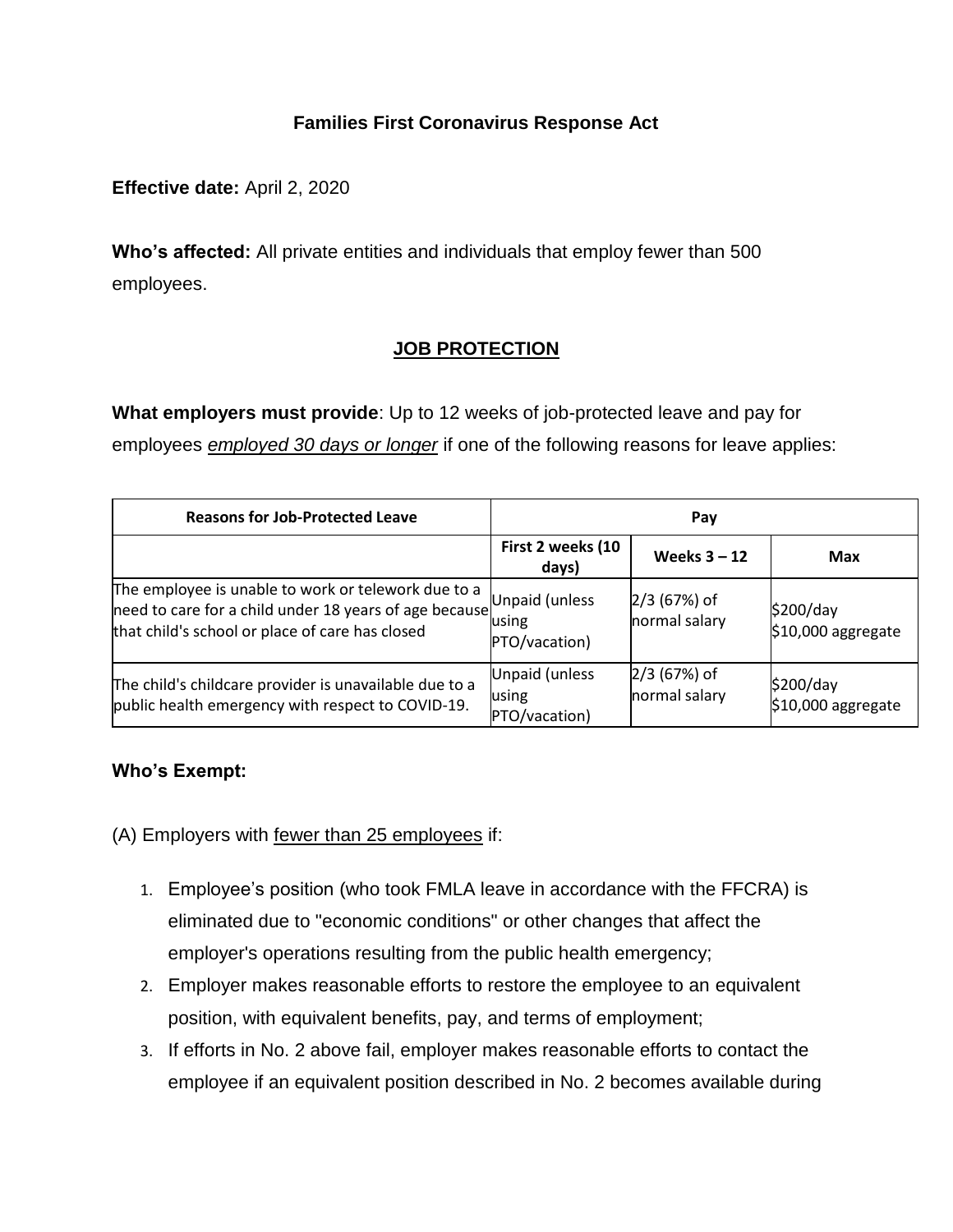the one-year period beginning the earlier of (i) the date the emergency situation concludes or (ii) 12 weeks after the first day employee took FMLA leave under the FFCRA.

(B) Small businesses with fewer than 50 employees if its requirements would jeopardize the viability of the business.

(C) Employers of health care providers or emergency responders who elect to opt-out.

## **PAID SICK LEAVE**

**What employers must provide**: Up to two weeks (80 hours) of paid sick leave for *all employees* if one of the following reasons for sick leave apply:

| <b>Reasons for Sick Leave</b>                                                                                                                                                                             | Pay                                                                        | <b>Max</b>                 |
|-----------------------------------------------------------------------------------------------------------------------------------------------------------------------------------------------------------|----------------------------------------------------------------------------|----------------------------|
| Employee is subject to a Federal, State, or local quarantine or isolation order related Regular rate of S511/day<br>to COVID-19                                                                           | pay                                                                        | \$5,110 agg.               |
| Employee is sick with or has been quarantined due to COVID-19                                                                                                                                             | Regular rate of \$511/day<br>pay                                           | $$5,110$ agg.              |
| Employee is experiencing symptoms of the disease and seeking medical attention                                                                                                                            | Regular rate of \$511/day<br>pay                                           | \$5,110 agg.               |
| Employee is caring for an individual who is subject to an order to quarantine or self-<br>isolate or has been advised by a health care provider to self-quarantine due to<br>concerns related to COVID-19 | Greater of: (1)<br>2/3 of regular<br>rate of pay OR<br>(2) Minimum<br>wage | \$200/day<br>$$2,000$ agg. |
| Employee is caring for their child if the school or place of care of their child has been $2/3$ of regular<br>closed, or the childcare provider is unavailable due to COVID-19 precautions                | Greater of: (1)<br>rate of pay OR<br>(2) Minimum<br>wage                   | \$200/day<br>$$2,000$ agg. |
| Employee is experiencing any other substantially similar condition specified by the<br>Secretary of HHS                                                                                                   | Greater of: (1)<br>2/3 of regular<br>rate of pay OR<br>(2) Minimum<br>wage | \$200/day<br>\$2,000 agg.  |